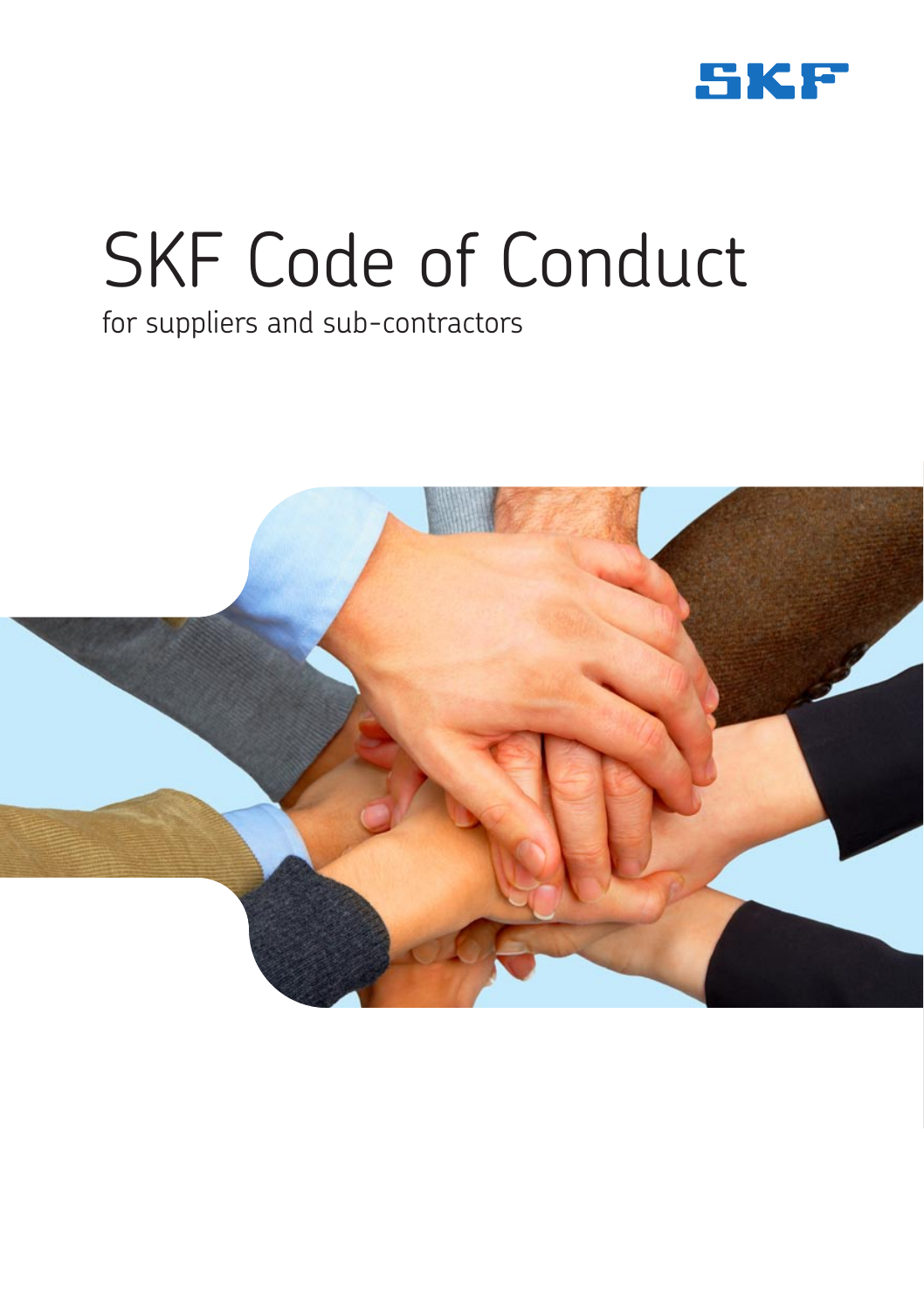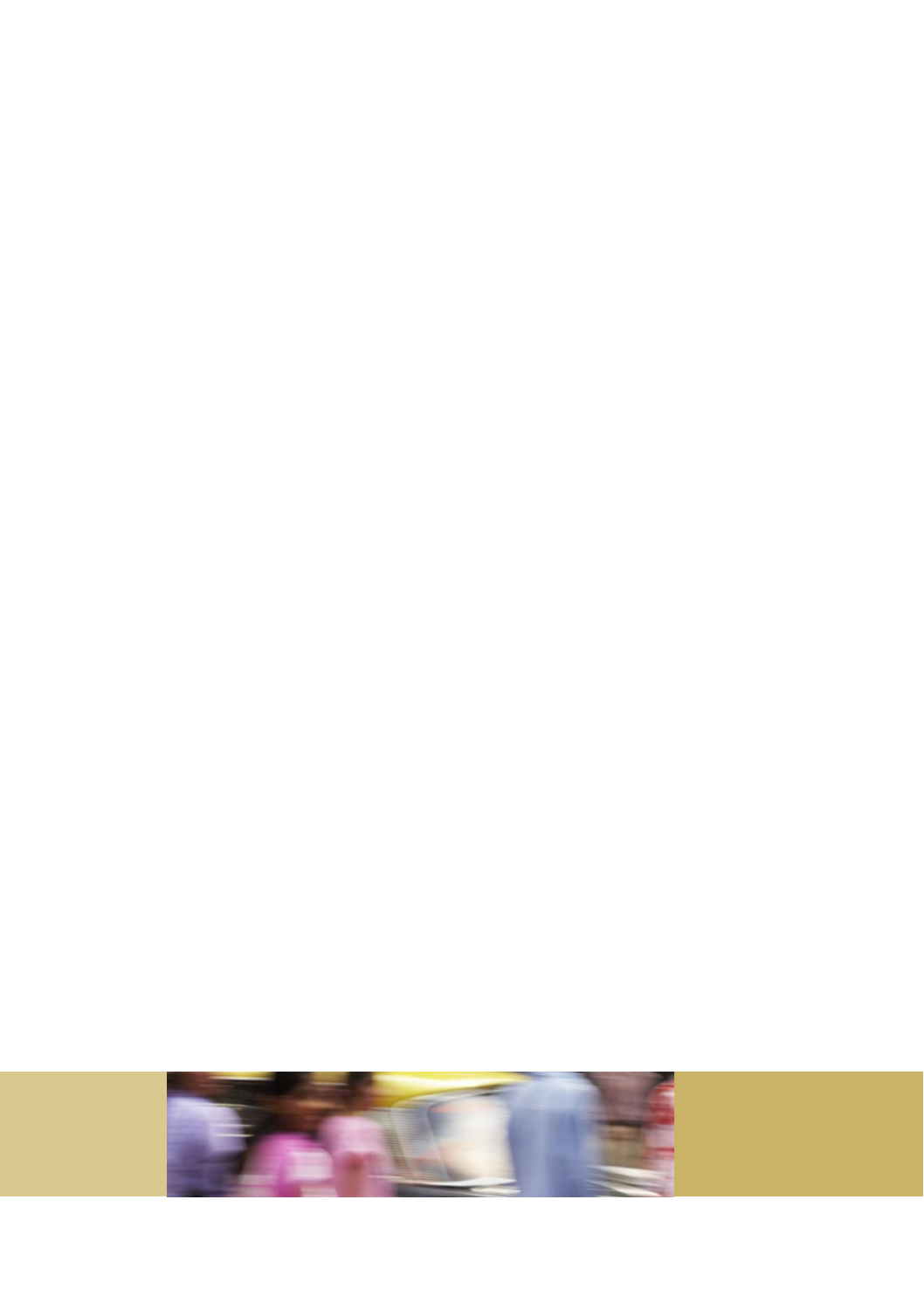## SKF Code of Conduct

for suppliers and sub-contractors

SKF's suppliers and sub-contractors have an important role to play in our demand chain, reflecting our high quality brand image. Consequently we expect our suppliers and sub-contractors to demonstrate the same high standards of ethics as at SKF. We also expect that our suppliers and sub-contractors apply a similar code of conduct in relation to their own suppliers and sub-contractors.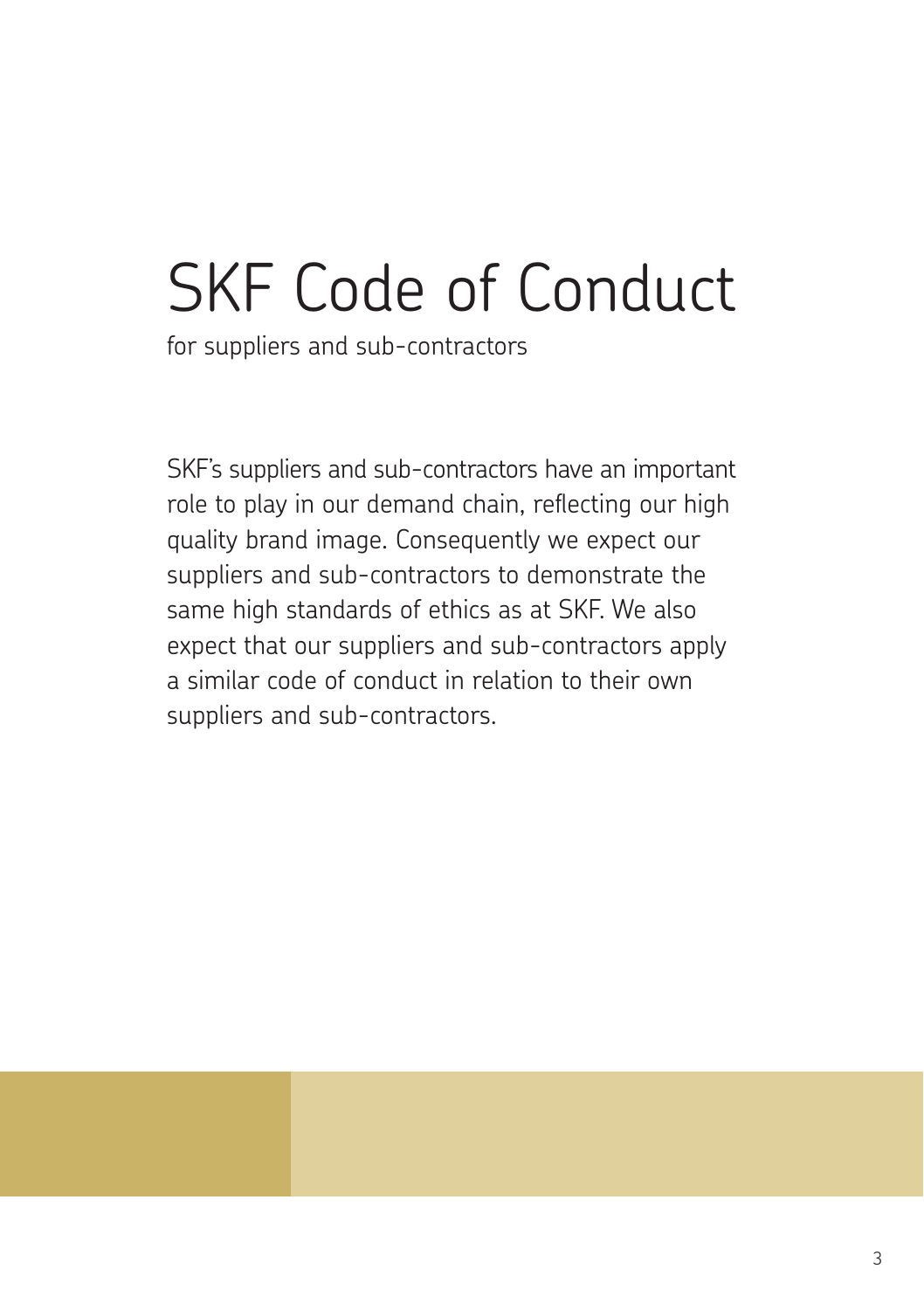### Business ethics

We demand honesty and integrity in all parts of our activities and expect the same from all parties with whom we have any business relation – customers, suppliers, partners, agents.

We advocate free and fair trade, striving for an open market and ethical conditions within the rules of the legal framework.

In addition, we also support transparency and openness, provided that business secrets, the divulgence of which could harm the company's competitiveness and/or relationships with customers or partners, are not exposed.

Business ethics also dictate that:

- Bribes are forbidden and, consequently, that all forms of compensation from suppliers and sub-contractors shall refer only to justified products or services.
- Gifts and other favours as elements of expected hospitality must not exceed local customs and be in line with local laws.

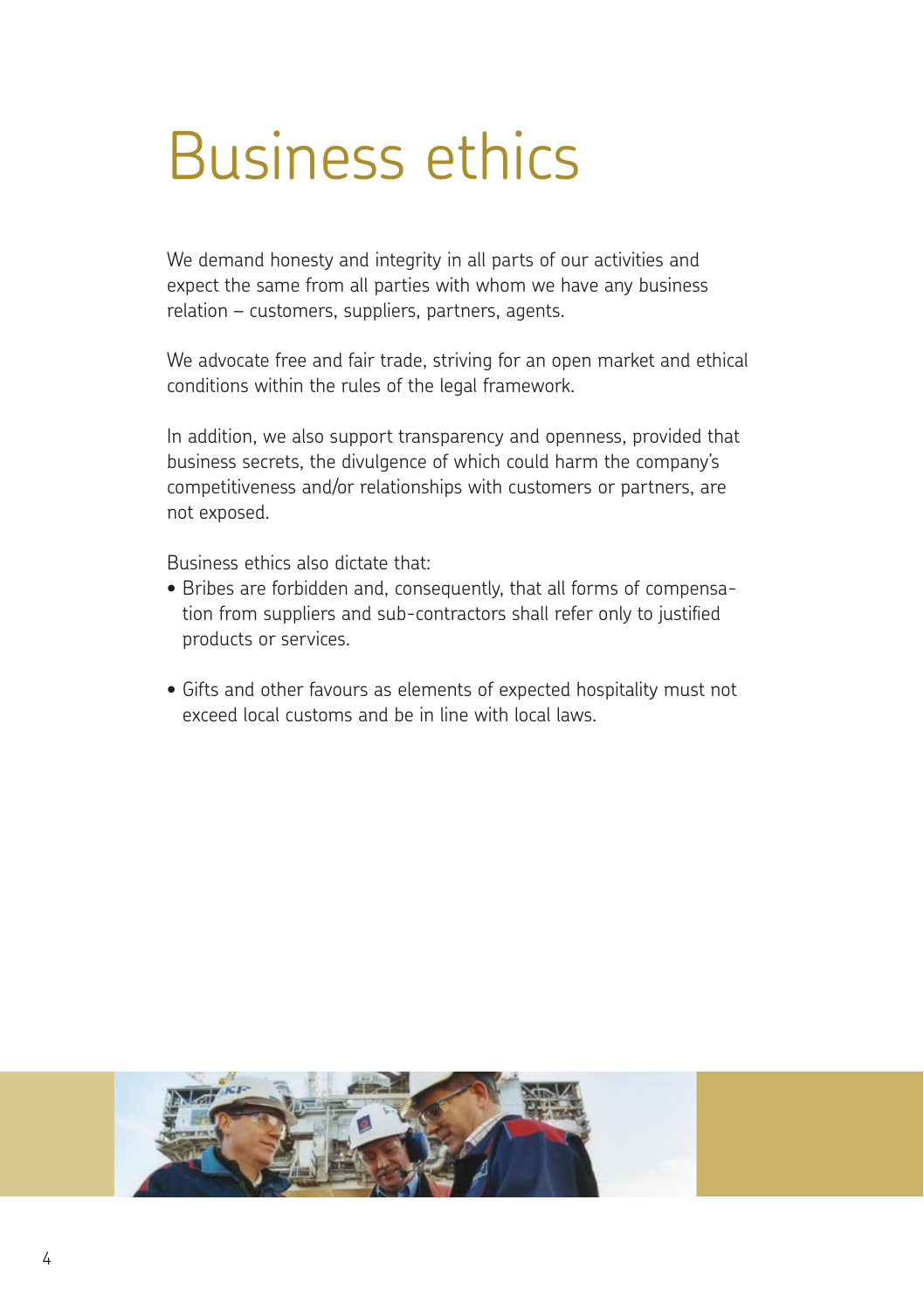### Working ethics

Suppliers and sub-contractors are expected to respect employees and their rights, to offer safe and good working conditions, to offer nondiscriminatory conditions and to continuously develop skills and competencies.

These working ethics imply that:

- All employees shall be treated equally, fairly and with respect regardless of race, gender, age, national origin, disability, caste, religion, sexual orientation, union membership or political affiliation.
- It is not acceptable to engage in or support the use of forced labour, nor shall any employee be required to lodge "deposits" or identity papers when commencing employment.
- It is not acceptable to engage in or tolerate the use of child labour. The definition of child is any person less than 15 years, unless local minimum-age law stipulates a higher age for work or mandatory schooling, in which case the higher age shall apply. If, however, local minimum-age law is set at 14 years in accordance with developing country exceptions under ILO Convention 138, the lower age will apply.
- The right of all employees to form and join trade unions of their choice and to bargain collectively is respected. Official representatives of such trade unions will not be subject to discrimination and that such representatives have access to the union members and their workplace.

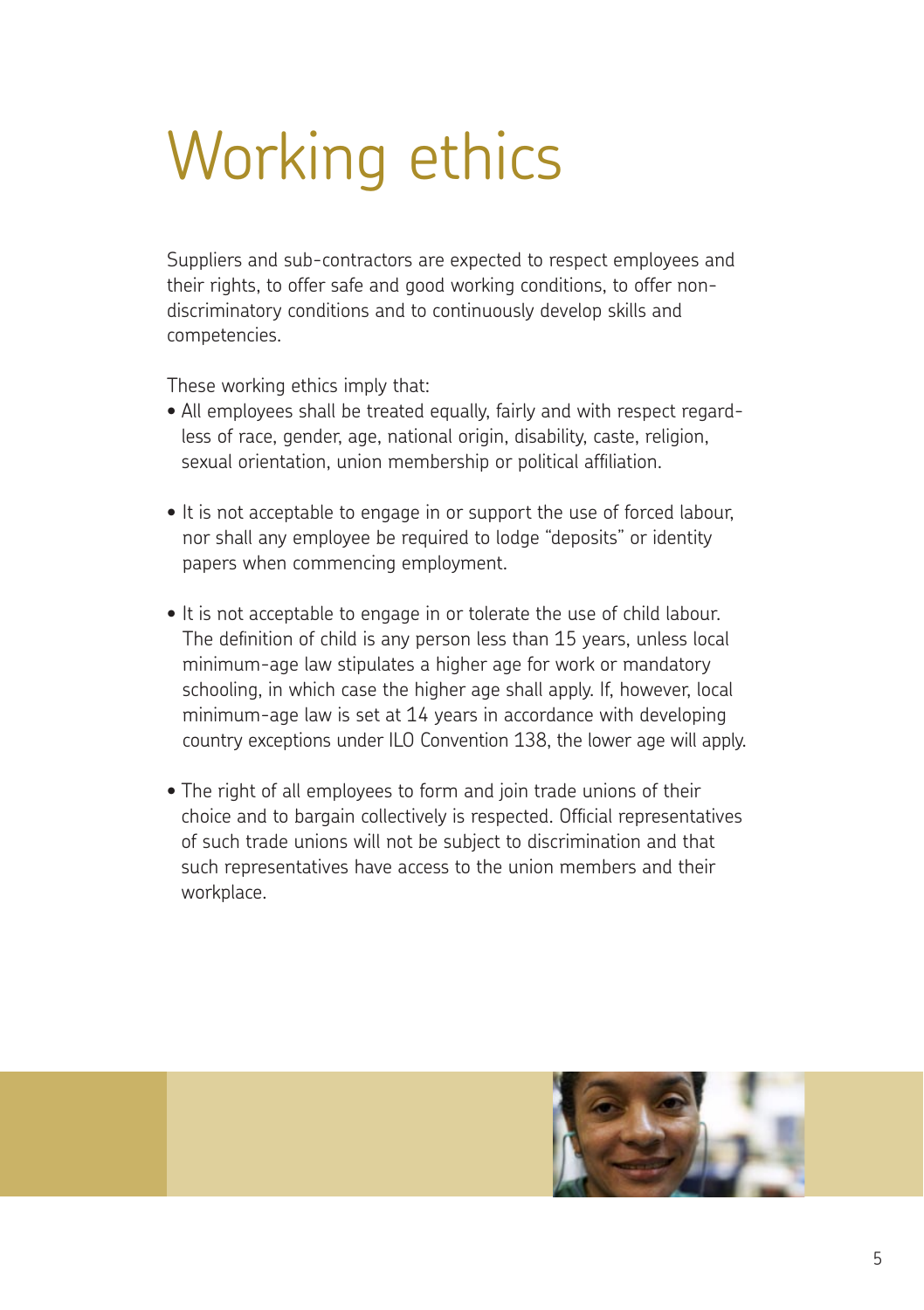- Wages and other related benefits should meet at least the legal or industry minimum standard in the country in question.
- Applicable laws and industry standard on working hours in each country should be applied.
- Safe and healthy workplaces should be offered for all employees.
- Employees should be given good opportunities to further develop their skills and knowledge.
- Registration, filing and use of employee data should be treated with strict confidentiality and in accordance with local legislation.

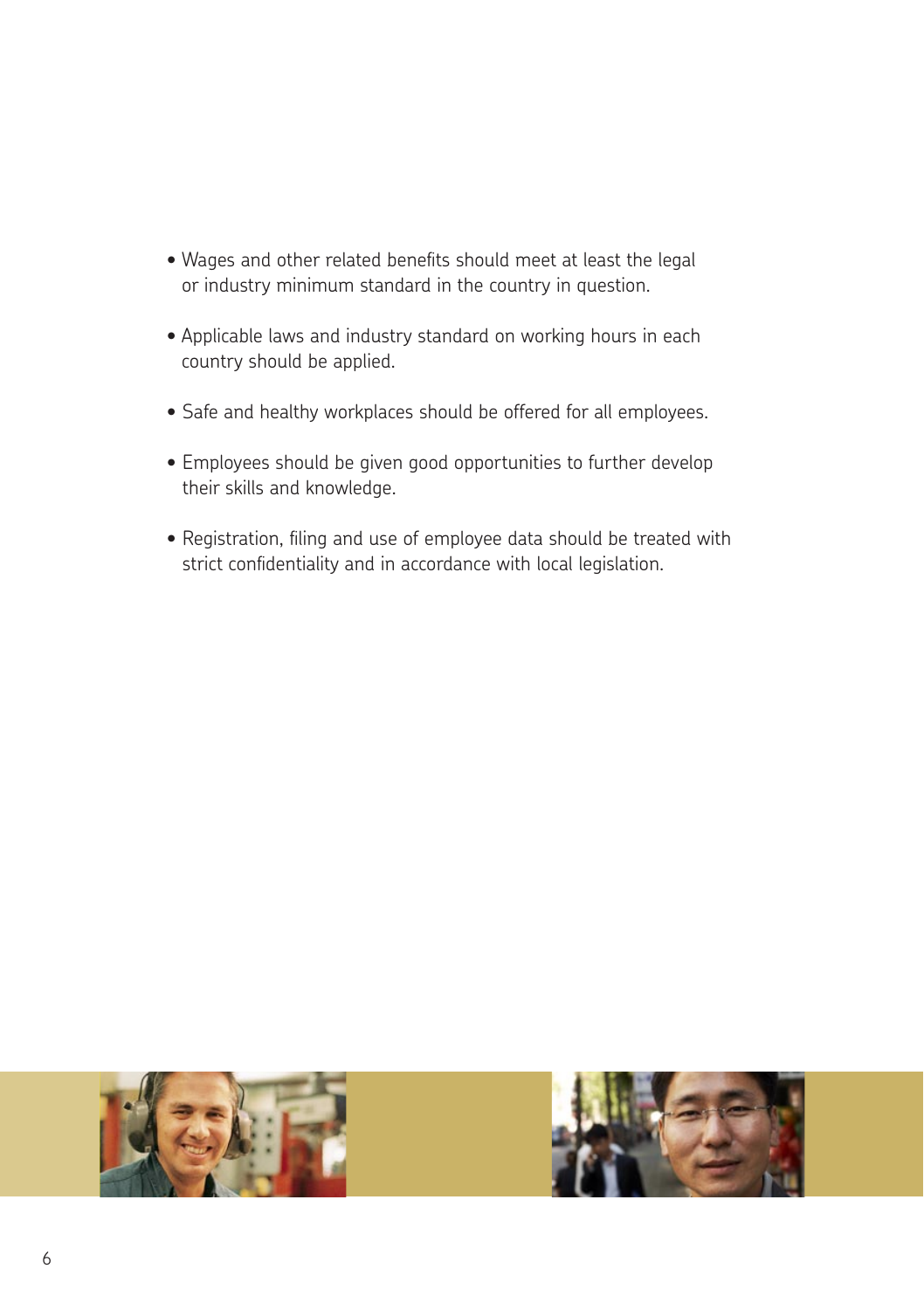### Social ethics

#### **Environment, health and safety**

Suppliers and sub-contractors are expected to contribute to an ecologically sustainable development, to continually strive to reduce the environmental impact of their own operations, and to ensure the health and safety of their employees.

#### **Communication ethics**

It is SKF's policy to be open and approachable, to provide factual and consistent information about the Group's products, services and development and we expect the same behavior from suppliers and sub-contractors.

#### **Monitoring of adherence to the Code of Conduct**

SKF will use various methods to assess supplier and sub-contractor performance in these areas. The adherence to this Code must primarily be based on trust, but SKF will, from time to time, perform audits, supplier self assessments and regular requests for submittal of information or data related to supplier and sub-contractor performance. If a supplier or sub-contractor deviates from the requirements of this Code, appropriate corrective and preventative actions have to be taken. Suppliers or sub-contractors who persistently refuse to implement appropriate corrective and preventive actions or who have critical deviations against the Code run an increased risk of being excluded from current and future business with SKF.